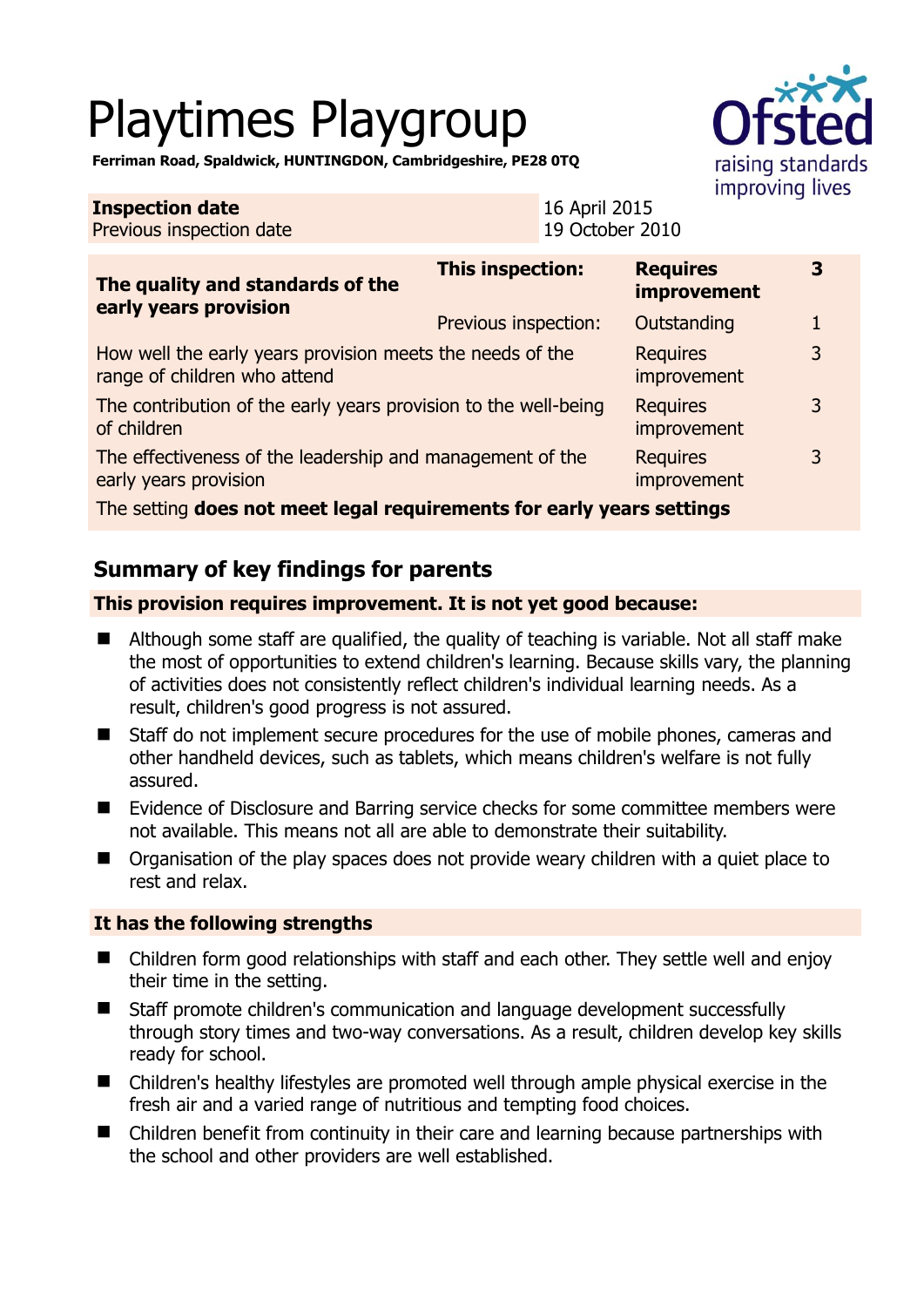# **What the setting needs to do to improve further**

#### **To meet the requirements of the Early Years Foundation Stage the provider must:**

- improve the quality and consistency of staff teaching skills so that children's learning opportunities are capitalised on and planned activities are well tailored to children's individual learning needs
- $\blacksquare$  ensure policies and procedures that cover the use of mobiles phones and cameras in the setting are consistently implemented
- ensure essential evidence of Disclosure and Barring Service checks are available.

#### **To further improve the quality of the early years provision the provider should:**

■ improve the organisation of furniture and resources to provide children with clearly defined areas for active and quiet play, so that children have the opportunity to rest and relax.

#### **Inspection activities**

- This inspection was carried out as the result of a risk assessment, following information we received about the provider.
- The inspector observed the children at play, and spoke with children and staff.
- Documentation was sampled, including some policies and procedures, children's learning records, evidence of staff and committee suitability, and the staff training record.
- The playgroup's self-evaluation was looked at along with notes from the support team from the local authority.
- The inspector carried out a joint observation with a senior member of staff.
- Meetings were held with representatives of the committee and the manager.

**Inspector**  Veronica Sharpe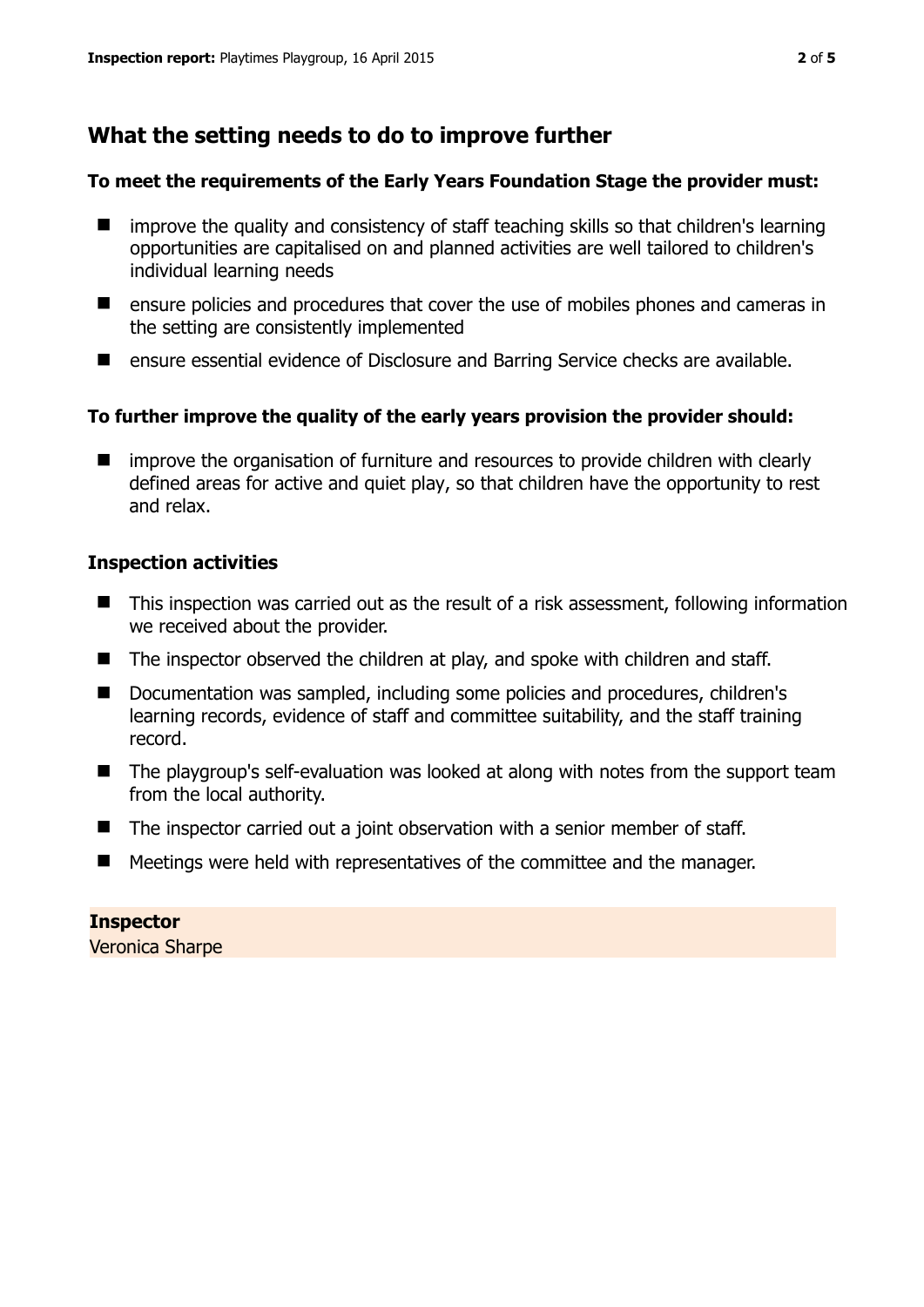## **Inspection findings**

#### **How well the early years provision meets the needs of the range of children who attend. This requires improvement**

Not all staff have a confident understanding of how to question children effectively and make the most of opportunities to extend their learning. Some staff, however, show good teaching skills, such as enabling children to think about how to construct a kite using various materials. Children benefit from activities that support their writing skills, such as chalkboards in the garden. Staff complete regular assessments of children's progress to recognise any signs of delay in their learning. Children spend ample time leading their own play, and consequently, have enjoyable experiences. After-school children make dens while younger children enjoy designing obstacle courses. However, adult-directed activities tend to be planned for groups of children and do not always take into account children's individual interests. As a result, some lack challenge and children's learning is not maximised. Children learn the skills they need to be ready for school, but their progress is not consistently good.

#### **The contribution of the early years provision to the well-being of children requires improvement**

Staff encourage children to develop their independence as, for example, school-age children use a toaster safely. Younger children help themselves to water and freely access resources. Organisation of furniture and toys, however, does not provide children with a quiet place to rest during the day and after school. Staff are vigilant as children play outdoors and talk to them about possible hazards, such as stacking milk crates safely. They ensure children are comfortable in inclement weather, but otherwise encourage outdoor exercise all year round. Several staff hold first-aid qualifications and record accidents to share with parents. Behaviour management policies are implemented appropriately. Children learn to share and take turns because staff encourage them to negotiate and use timers. Relationships between the children are good and they interact well, preparing them for the wider social challenges of school. Staff collect detailed information about children's needs, such as allergies to foods or plasters.

#### **The effectiveness of the leadership and management of the early years provision requires improvement**

At the inspection it was found that there had been an incident where a child had cut themselves on broken glass. Since then all glass has been removed from the mud kitchen, preventing further injuries. There were occasions when older children had recorded images on their tablets. While the risk to other children is small, staff are not able to ensure the appropriate use of images and children's welfare is not fully assured. New committee members have taken steps to apply for Disclosure and Barring Service checks. However, evidence was not available at the inspection to demonstrate the suitability of all members. Although the impact on children is minimal because they do not work directly with the children, this is a breach of requirements. The manager and staff attend safeguarding training and know the procedures to follow if a child is at risk of abuse or neglect. The manager holds meetings with staff to plan for their future training needs. However, this has not yet had time to improve the quality of teaching.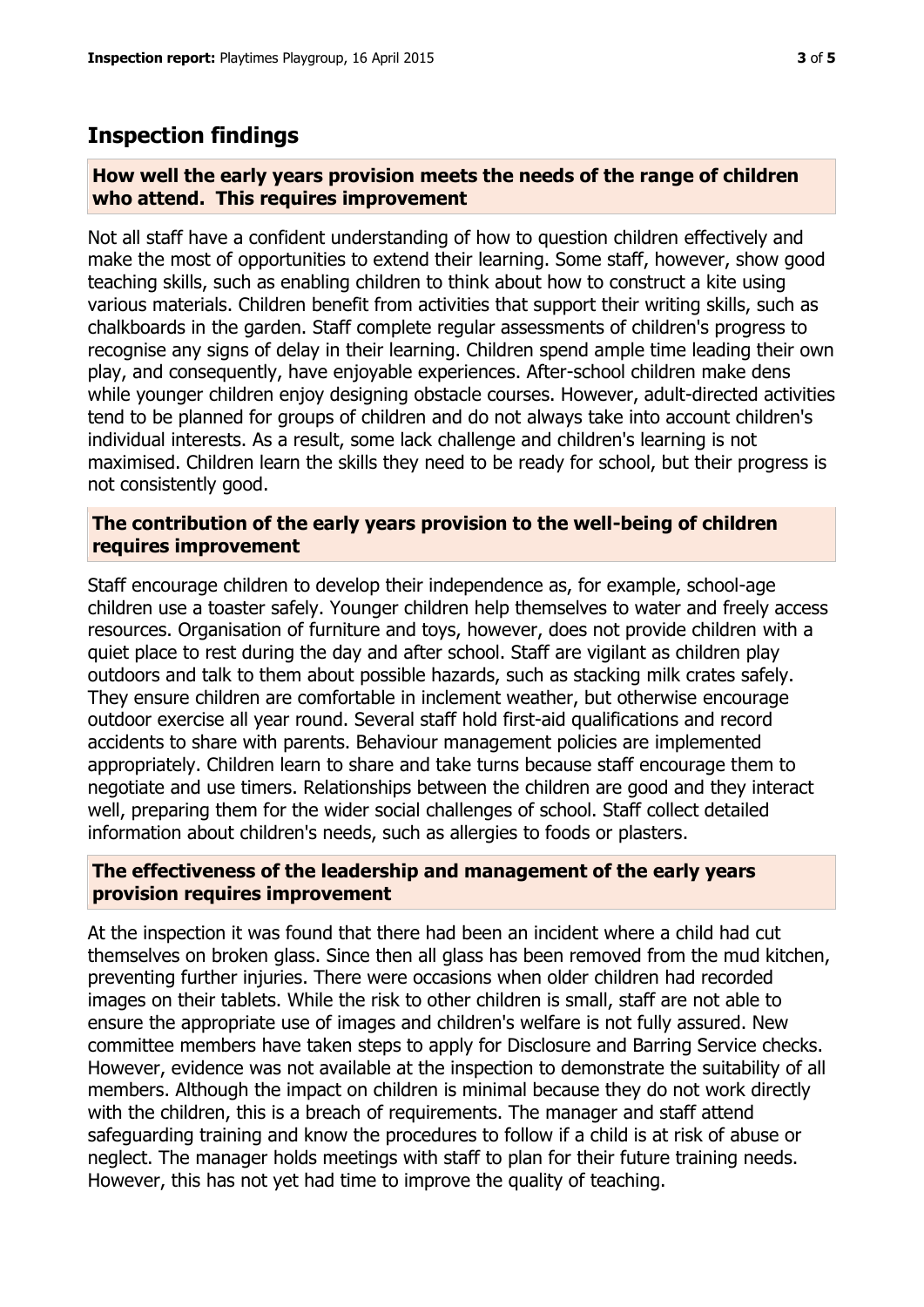### **Setting details**

| Unique reference number       | EY245626                   |
|-------------------------------|----------------------------|
| <b>Local authority</b>        | Cambridgeshire             |
| <b>Inspection number</b>      | 1011328                    |
| <b>Type of provision</b>      |                            |
| <b>Registration category</b>  | Childcare - Non-Domestic   |
| <b>Age range of children</b>  | $2 - 11$                   |
| <b>Total number of places</b> | 28                         |
| Number of children on roll    | 64                         |
| <b>Name of provider</b>       | <b>Playtimes Committee</b> |
| Date of previous inspection   | 19 October 2010            |
| <b>Telephone number</b>       | 01480 890077               |

Playtimes Playgroup registered in 2002 and in 2014 merged with the Spaldwick out-ofschool club. It is operated as a registered charity by a voluntary committee. The playgroup is located in a purpose built building in Spaldwick, Huntingdon. Opening times are Monday to Friday all year round with the exception of two weeks in the summer and one week at Christmas. During term time the out-of-school care operates from 8am to 9am and 3pm to 6pm and playgroup session are 9am to 3pm. In school holidays the playgroup is open from 8am to 6pm. There are 11 staff members including the manager. Of these, eight hold childcare qualifications at level 1, 2 or 3. The manager has Early Years Professional status.

This inspection was carried out by Ofsted under sections 49 and 50 of the Childcare Act 2006 on the quality and standards of provision that is registered on the Early Years Register. The registered person must ensure that this provision complies with the statutory framework for children's learning, development and care, known as the Early Years Foundation Stage.

Any complaints about the inspection or the report should be made following the procedures set out in the guidance 'Complaints procedure: raising concerns and making complaints about Ofsted', which is available from Ofsted's website: www.gov.uk/government/organisations/ofsted. If you would like Ofsted to send you a copy of the guidance, please telephone 0300 123 4234, or email enquiries@ofsted.gov.uk.